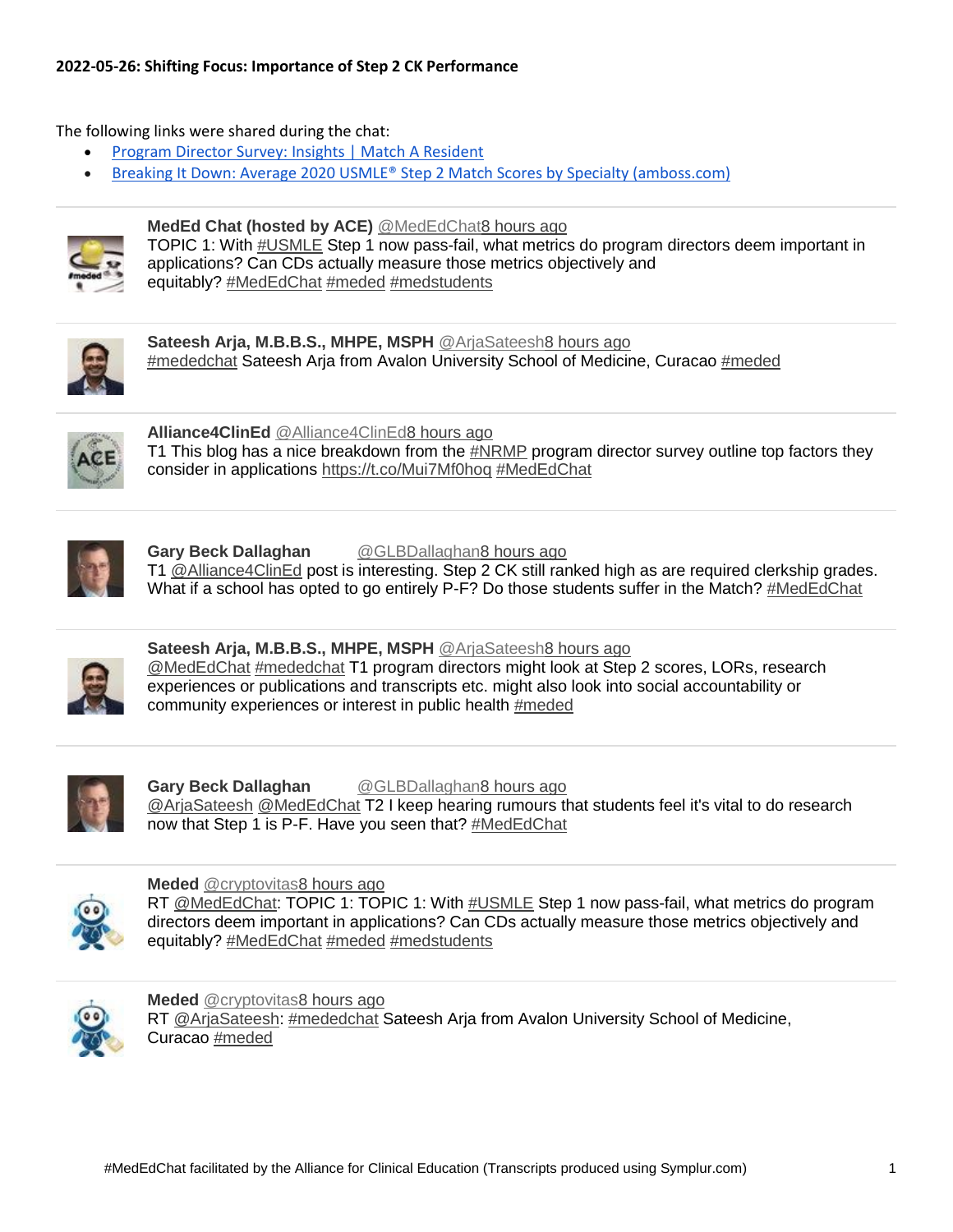

#### **Sateesh Arja, M.B.B.S., MHPE, MSPH** [@ArjaSateesh8 hours ago](https://twitter.com/intent/user?screen_name=ArjaSateesh) [@GLBDallaghan](http://www.twitter.com/intent/user?screen_name=GLBDallaghan) [@MedEdChat](http://www.twitter.com/intent/user?screen_name=MedEdChat) [#mededchat](https://www.symplur.com/healthcare-hashtags/mededchat/) T1 doing research counts or adds value to residency application even before the change of step 1 P/F. Now it became vital it seems [#meded](https://www.symplur.com/healthcare-hashtags/meded/)



### **Neil Masangkay, MD, MS** [@MasangkayNeil7 hours ago](https://twitter.com/intent/user?screen_name=MasangkayNeil)

[@ArjaSateesh](http://www.twitter.com/intent/user?screen_name=ArjaSateesh) [@MedEdChat](http://www.twitter.com/intent/user?screen_name=MedEdChat) [#mededchat](https://www.symplur.com/healthcare-hashtags/mededchat/) T1 I think a lot of PDs will use step 2 and class rank as their their initial metrics. If I had my druthers, we'd be able to measure how well someone does in a clinical workplace, but I don't think any school has built that mousetrap well!



**MedEd Chat (hosted by ACE)** [@MedEdChat7 hours ago](https://twitter.com/intent/user?screen_name=MedEdChat) TOPIC 2: Step 1 scores were used to screen candidates. What are the pro's & con's of now using Step 2 CK in the same manner? [#MedEdChat](https://www.symplur.com/healthcare-hashtags/MedEdChat/) [#meded](https://www.symplur.com/healthcare-hashtags/meded/) [#medstudents](https://www.symplur.com/healthcare-hashtags/medstudents/)



**Gary Beck Dallaghan** [@GLBDallaghan7 hours ago](https://twitter.com/intent/user?screen_name=GLBDallaghan) [@MasangkayNeil](http://www.twitter.com/intent/user?screen_name=MasangkayNeil) [@ArjaSateesh](http://www.twitter.com/intent/user?screen_name=ArjaSateesh) [@MedEdChat](http://www.twitter.com/intent/user?screen_name=MedEdChat) T1 So this is news to me. Class rank is still a thing? I thought the MSPE only allowed you to indicate what quintile students were in....not a specific rank [#MedEdChat](https://www.symplur.com/healthcare-hashtags/MedEdChat/)



## **Sateesh Arja, M.B.B.S., MHPE, MSPH** [@ArjaSateesh7 hours ago](https://twitter.com/intent/user?screen_name=ArjaSateesh)

[@MasangkayNeil](http://www.twitter.com/intent/user?screen_name=MasangkayNeil) [@MedEdChat](http://www.twitter.com/intent/user?screen_name=MedEdChat) [#Mededchat](https://www.symplur.com/healthcare-hashtags/Mededchat/) T1 if we have electronic portfolios, then we can assess how someone can does in a clinical workplace [#meded](https://www.symplur.com/healthcare-hashtags/meded/)



## **Elizabeth Gundersen** [@Top\\_Gundersen7 hours ago](https://twitter.com/intent/user?screen_name=Top_Gundersen)

[@GLBDallaghan](http://www.twitter.com/intent/user?screen_name=GLBDallaghan) [@ArjaSateesh](http://www.twitter.com/intent/user?screen_name=ArjaSateesh) [@MedEdChat](http://www.twitter.com/intent/user?screen_name=MedEdChat) Hi [#MedEdChat,](https://www.symplur.com/healthcare-hashtags/MedEdChat/) Liz from south FL mostly lurking tonight. T2 Speaking as a student affairs dean, yes. Students are worried about narrowing down specialty choice earlier on, doing research, and expanding their extracurricular activities…anything to help them "stand out."



## **Neil Masangkay, MD, MS** [@MasangkayNeil7 hours ago](https://twitter.com/intent/user?screen_name=MasangkayNeil)

[@ArjaSateesh](http://www.twitter.com/intent/user?screen_name=ArjaSateesh) [@MedEdChat](http://www.twitter.com/intent/user?screen_name=MedEdChat) [#mededchat](https://www.symplur.com/healthcare-hashtags/mededchat/) T1 I'd be game, but unfortunately, that would take a ton of systematic change across ALL med schools!



## **Heather McEwen** [@HeatherMcEwen37 hours ago](https://twitter.com/intent/user?screen_name=HeatherMcEwen3)

RT [@MedEdChat:](http://www.twitter.com/intent/user?screen_name=MedEdChat) TOPIC 1: TOPIC 1: With [#USMLE](https://www.symplur.com/healthcare-hashtags/USMLE/) Step 1 now pass-fail, what metrics do program directors deem important in applications? Can CDs actually measure those metrics objectively and equitably? [#MedEdChat](https://www.symplur.com/healthcare-hashtags/MedEdChat/) [#meded](https://www.symplur.com/healthcare-hashtags/meded/) [#medstudents](https://www.symplur.com/healthcare-hashtags/medstudents/)



## **MedEd Chat (hosted by ACE)** [@MedEdChat7 hours ago](https://twitter.com/intent/user?screen_name=MedEdChat)

RT [@Top\\_Gundersen:](http://www.twitter.com/intent/user?screen_name=Top_Gundersen) [@GLBDallaghan](http://www.twitter.com/intent/user?screen_name=GLBDallaghan) [@ArjaSateesh](http://www.twitter.com/intent/user?screen_name=ArjaSateesh) [@MedEdChat](http://www.twitter.com/intent/user?screen_name=MedEdChat) Hi [#MedEdChat,](https://www.symplur.com/healthcare-hashtags/MedEdChat/) Liz from south FL mostly lurking tonight. T2 Speaking as a student affairs dean, yes. Students are worried about narrowing down specialty choice earlier on, doing research, and expanding their extracurricular activities…anything to help them "stand out."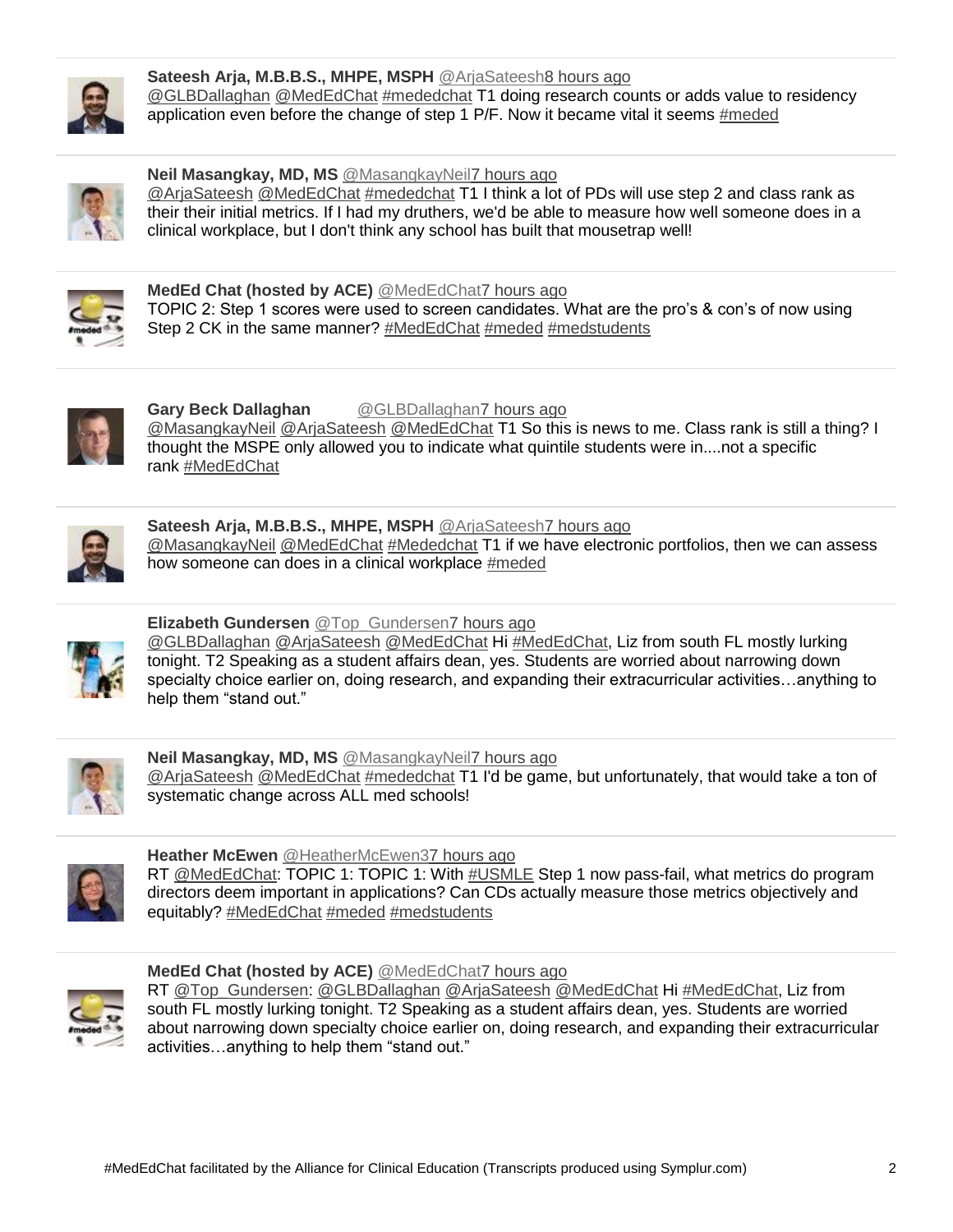

### **Neil Masangkay, MD, MS** [@MasangkayNeil7 hours ago](https://twitter.com/intent/user?screen_name=MasangkayNeil)

[@MedEdChat](http://www.twitter.com/intent/user?screen_name=MedEdChat) [#mededchat](https://www.symplur.com/healthcare-hashtags/mededchat/) T2: I think a lot of programs may feel like they've lost another screening metric and so the pressure of step 1 gets compounded onto step 2 for students.



#### **Gary Beck Dallaghan** [@GLBDallaghan7 hours ago](https://twitter.com/intent/user?screen_name=GLBDallaghan) T2 I think the same stressors on students will be there if Step 2 CK is used as a screening tool as Step 1 was. It reduces students to a 3-digit number....that has little value ultimately [#MedEdChat](https://www.symplur.com/healthcare-hashtags/MedEdChat/)



#### **Neil Masangkay, MD, MS** [@MasangkayNeil7 hours ago](https://twitter.com/intent/user?screen_name=MasangkayNeil)

[@MedEdChat](http://www.twitter.com/intent/user?screen_name=MedEdChat) [#mededchat](https://www.symplur.com/healthcare-hashtags/mededchat/) T2 Plus, some students who want to apply to a more competitive field may not know how competitive they truly are until a few weeks before they apply.



#### **Elizabeth Gundersen** [@Top\\_Gundersen7 hours ago](https://twitter.com/intent/user?screen_name=Top_Gundersen) [@MasangkayNeil](http://www.twitter.com/intent/user?screen_name=MasangkayNeil) [@ArjaSateesh](http://www.twitter.com/intent/user?screen_name=ArjaSateesh) [@MedEdChat](http://www.twitter.com/intent/user?screen_name=MedEdChat) T1 I'd love to hear more! What would be most valuable to include in an electronic portfolio? [#MedEdChat](https://www.symplur.com/healthcare-hashtags/MedEdChat/)



## **Alliance4ClinEd** [@Alliance4ClinEd7 hours ago](https://twitter.com/intent/user?screen_name=Alliance4ClinEd)

[@MasangkayNeil](http://www.twitter.com/intent/user?screen_name=MasangkayNeil) [@MedEdChat](http://www.twitter.com/intent/user?screen_name=MedEdChat) T2 Fortunately for students if they take Step 2 CK early enough, this sight broke down top scores by disciplines so they get a sense of what to aim for <https://t.co/LKfjUXgs81> [#MedEdChat](https://www.symplur.com/healthcare-hashtags/MedEdChat/)



#### **MedEd Chat (hosted by ACE)** [@MedEdChat7 hours ago](https://twitter.com/intent/user?screen_name=MedEdChat) TOPIC 3: [@judithbrenner](http://www.twitter.com/intent/user?screen_name=judithbrenner) & colleagues presented a predictive model at [#AAMC2021](https://twitter.com/hashtag/AAMC2021/) for Step 2 CK. Should medical schools adopt this practice to offer tutoring prospectively? [#MedEdChat](https://www.symplur.com/healthcare-hashtags/MedEdChat/) [#meded](https://www.symplur.com/healthcare-hashtags/meded/) [#medstudents](https://www.symplur.com/healthcare-hashtags/medstudents/)



## **Sateesh Arja, M.B.B.S., MHPE, MSPH** [@ArjaSateesh7 hours ago](https://twitter.com/intent/user?screen_name=ArjaSateesh)

[@MedEdChat](http://www.twitter.com/intent/user?screen_name=MedEdChat) [#mededchat](https://www.symplur.com/healthcare-hashtags/mededchat/) T2 PDs are using Step 2 scores even before. Now Step 1 being P/F there will be more emphasis on Step 2 leading to students focused on scoring high scores on Step 2 than learning. Maybe we are converting them from goal-orientation to performance orientation [#meded](https://www.symplur.com/healthcare-hashtags/meded/)



## **Gary Beck Dallaghan** [@GLBDallaghan7 hours ago](https://twitter.com/intent/user?screen_name=GLBDallaghan)

[@ArjaSateesh](http://www.twitter.com/intent/user?screen_name=ArjaSateesh) [@MedEdChat](http://www.twitter.com/intent/user?screen_name=MedEdChat) T2 How do you think that will impact their performance on clerkships? One problem with Step 1 was the obsession with it to the point of complaining about content if it wasn't on Step 1. Will that happen for clinical rotations now? [#MedEdChat](https://www.symplur.com/healthcare-hashtags/MedEdChat/)



## **Neil Masangkay, MD, MS** [@MasangkayNeil7 hours ago](https://twitter.com/intent/user?screen_name=MasangkayNeil)

[@Alliance4ClinEd](http://www.twitter.com/intent/user?screen_name=Alliance4ClinEd) [@MedEdChat](http://www.twitter.com/intent/user?screen_name=MedEdChat) I think the follow-up question to that is "how early is early enough"? [#mededchat](https://www.symplur.com/healthcare-hashtags/mededchat/)



#### **Adam Berry** [@Aberry\\_Med7 hours ago](https://twitter.com/intent/user?screen_name=Aberry_Med)

[@MedEdChat](http://www.twitter.com/intent/user?screen_name=MedEdChat) [#mededchat](https://www.symplur.com/healthcare-hashtags/mededchat/) T2: OMS-II here taking Step 1 tomorrow. I'm hoping to match to a competitive specialty. On the plus side, I feel like I was able to use my preclinical years effectively to build my professional identity because I wasn't so focused on Step 1.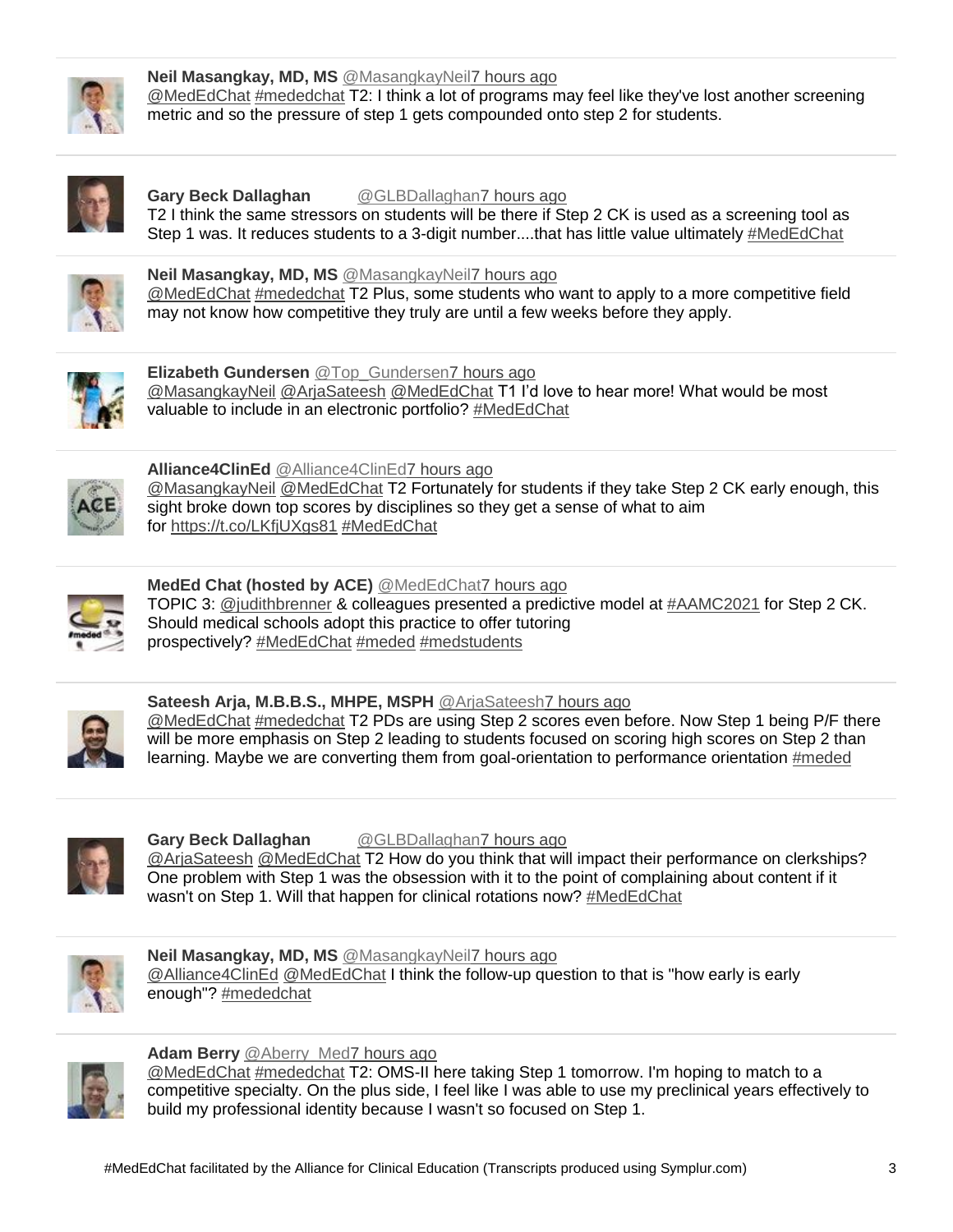

#### **Alliance4ClinEd** [@Alliance4ClinEd7 hours ago](https://twitter.com/intent/user?screen_name=Alliance4ClinEd) [@MasangkayNeil](http://www.twitter.com/intent/user?screen_name=MasangkayNeil) [@MedEdChat](http://www.twitter.com/intent/user?screen_name=MedEdChat) T2 Early enough to get their scores back for the application process.... Nowadays who knows for sure. [#MedEdChat](https://www.symplur.com/healthcare-hashtags/MedEdChat/)



## **Sateesh Arja, M.B.B.S., MHPE, MSPH** [@ArjaSateesh7 hours ago](https://twitter.com/intent/user?screen_name=ArjaSateesh)

[@Top\\_Gundersen](http://www.twitter.com/intent/user?screen_name=Top_Gundersen) [@MasangkayNeil](http://www.twitter.com/intent/user?screen_name=MasangkayNeil) [@MedEdChat](http://www.twitter.com/intent/user?screen_name=MedEdChat) [#mededchat](https://www.symplur.com/healthcare-hashtags/mededchat/) T1 Any work-place based assessments including Mini-CEX or case-based discussions or even DOPS for minor procedures. Or even simple patient logs can work out [#meded](https://www.symplur.com/healthcare-hashtags/meded/)



#### **Adam Berry** @Aberry Med7 hours ago

[@MedEdChat](http://www.twitter.com/intent/user?screen_name=MedEdChat) [#mededchat](https://www.symplur.com/healthcare-hashtags/mededchat/) T2. On the negative side, as others have said, it's possible that I do all this work and research in my desired field only to discover too late that my step 2 score leaves me in a position where it is impossible to match.



## **MedEd Chat (hosted by ACE)** [@MedEdChat7 hours ago](https://twitter.com/intent/user?screen_name=MedEdChat)

RT [@Aberry\\_Med:](http://www.twitter.com/intent/user?screen_name=Aberry_Med) [@MedEdChat](http://www.twitter.com/intent/user?screen_name=MedEdChat) [#mededchat](https://www.symplur.com/healthcare-hashtags/mededchat/) T2: [@MedEdChat](http://www.twitter.com/intent/user?screen_name=MedEdChat) [#mededchat](https://www.symplur.com/healthcare-hashtags/mededchat/) T2: OMS-II here taking Step 1 tomorrow. I'm hoping to match to a competitive specialty. On the plus side, I feel like I was able to use my preclinical years effectively to build my professional identity because I wasn't so focused on Step 1.



#### Gary Beck Dallaghan **@GLBDallaghan7** hours ago T3 With regard to preparing students for exams, I say yes yes yes. The more help students get the better. [#MedEdChat](https://www.symplur.com/healthcare-hashtags/MedEdChat/)



## **Sateesh Aria, M.B.B.S., MHPE, MSPH** @AriaSateesh7 hours ago

[@GLBDallaghan](http://www.twitter.com/intent/user?screen_name=GLBDallaghan) [@MedEdChat](http://www.twitter.com/intent/user?screen_name=MedEdChat) [#mededchat](https://www.symplur.com/healthcare-hashtags/mededchat/) T2 exactly this is my apprehension. Students might neglect learning in clerkships which might effect their competencies or skills required for patient care in future. They might be preoccupied with step 2 and always looking for content related to Step 2 [#meded](https://www.symplur.com/healthcare-hashtags/meded/)



#### **Adam Berry** @Aberry Med7 hours ago

[@MedEdChat](http://www.twitter.com/intent/user?screen_name=MedEdChat) [#mededchat](https://www.symplur.com/healthcare-hashtags/mededchat/) T2: if that happens to me, it will be after third year and I'll have to make a decision on a new specialty with my memory from third year, I won't be in rotations with as open a mind. Additionally, it will be difficult to organize away rotations in a new specialty.



## **MedEd Chat (hosted by ACE)** [@MedEdChat7 hours ago](https://twitter.com/intent/user?screen_name=MedEdChat)

RT [@ArjaSateesh:](http://www.twitter.com/intent/user?screen_name=ArjaSateesh) [@GLBDallaghan](http://www.twitter.com/intent/user?screen_name=GLBDallaghan) [@MedEdChat](http://www.twitter.com/intent/user?screen_name=MedEdChat) [#mededchat](https://www.symplur.com/healthcare-hashtags/mededchat/) T2 exactly this is my apprehension. Students might neglect learning in clerkships which might effect their competencies or skills required for patient care in future. They might be preoccupied with step 2 and always looking for content related to Step 2 [#meded](https://www.symplur.com/healthcare-hashtags/meded/)



## **MedEd Chat (hosted by ACE)** [@MedEdChat7 hours ago](https://twitter.com/intent/user?screen_name=MedEdChat)

TOPIC 4: If Step 2 CK no longer reports scores, what resources would program directors need to screen applicants? We all agree it's not (all) about a single or even a series of "objective" knowledge-based exams; how do we reflect skills and attitudes? [#MedEdChat](https://www.symplur.com/healthcare-hashtags/MedEdChat/) [#meded](https://www.symplur.com/healthcare-hashtags/meded/)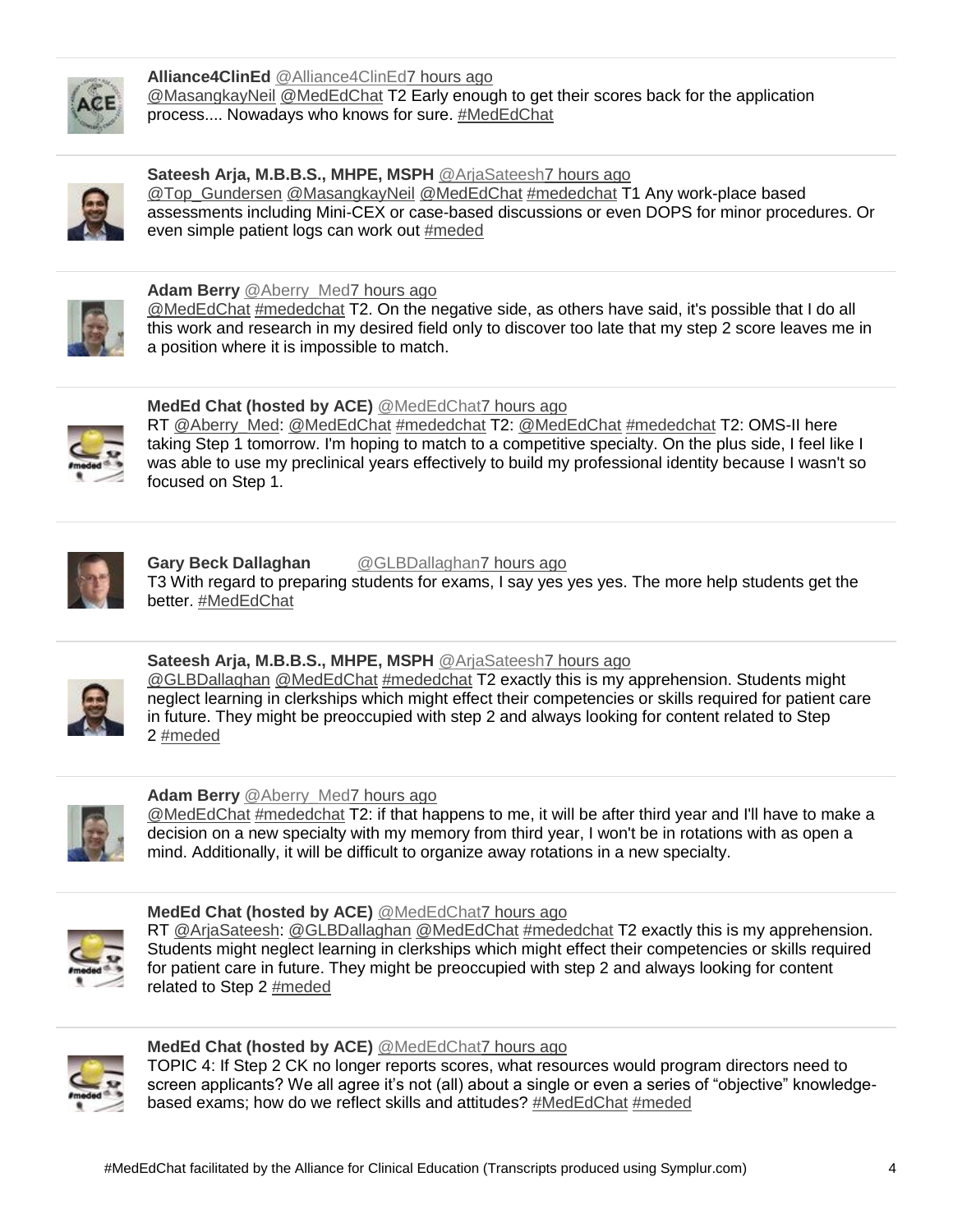

## **Sateesh Arja, M.B.B.S., MHPE, MSPH** [@ArjaSateesh7 hours ago](https://twitter.com/intent/user?screen_name=ArjaSateesh)

[@MedEdChat](http://www.twitter.com/intent/user?screen_name=MedEdChat) [@JudithBrenner](http://www.twitter.com/intent/user?screen_name=JudithBrenner) [#mededchat](https://www.symplur.com/healthcare-hashtags/mededchat/) T3 if this predictive model can assess the students at risk and if we can offer tutoring prospectively, we should be able to use it. We need to keep in mind that predictive models can't be generalizable in many cases [#meded](https://www.symplur.com/healthcare-hashtags/meded/) 



#### **Meded** [@cryptovitas7 hours ago](https://twitter.com/intent/user?screen_name=cryptovitas)

RT [@MedEdChat:](http://www.twitter.com/intent/user?screen_name=MedEdChat) TOPIC 4: TOPIC 4: If Step 2 CK no longer reports scores, what resources would program directors need to screen applicants? We all agree it's not (all) about a single or even a series of "objective" knowledge-based exams; how do we reflect skills and attitudes? [#MedEdChat](https://www.symplur.com/healthcare-hashtags/MedEdChat/) [#meded](https://www.symplur.com/healthcare-hashtags/meded/)



#### **Gary Beck Dallaghan** [@GLBDallaghan7 hours ago](https://twitter.com/intent/user?screen_name=GLBDallaghan)

T4 This is where I think having portfolios would come in handy. It would be interesting to see if different disciplines would express specific items they want to help in the application process [#MedEdChat](https://www.symplur.com/healthcare-hashtags/MedEdChat/)



## **Neil Masangkay, MD, MS** [@MasangkayNeil7 hours ago](https://twitter.com/intent/user?screen_name=MasangkayNeil)

[@MedEdChat](http://www.twitter.com/intent/user?screen_name=MedEdChat) [#mededchat](https://www.symplur.com/healthcare-hashtags/mededchat/) T4 A better clinical evaluation system that lets me know if an applicant is truly "a pleasure to work with" would be nice



## **Sateesh Arja, M.B.B.S., MHPE, MSPH** [@ArjaSateesh7 hours ago](https://twitter.com/intent/user?screen_name=ArjaSateesh)

[@MedEdChat](http://www.twitter.com/intent/user?screen_name=MedEdChat) [#mededchat](https://www.symplur.com/healthcare-hashtags/mededchat/) T4 then portfolios are really important. The assessments/evaluation of students in medical schools should be continuous, longitudinal and comprehensive. Even clerkship evaluation forms and preceptors' narrative comments can play a role [#meded](https://www.symplur.com/healthcare-hashtags/meded/)



## Paneez Khoury, MD [@KhouryMD7](https://twitter.com/intent/user?screen_name=KhouryMD) [hours ago](https://twitter.com/intent/user?screen_name=KhouryMD)

[@MasangkayNeil](http://www.twitter.com/intent/user?screen_name=MasangkayNeil) [@MedEdChat](http://www.twitter.com/intent/user?screen_name=MedEdChat) T4 beyond just selection it would be nice to have handoffs of milestones from residency to fellowship so you know where they're starting and what's needed to progress [#MedEdChat](https://www.symplur.com/healthcare-hashtags/MedEdChat/)



#### **MedEd Chat (hosted by ACE)** [@MedEdChat7 hours ago](https://twitter.com/intent/user?screen_name=MedEdChat) We have about 5 more minutes left in our discussion. Please feel free to give some final thoughts [#meded](https://www.symplur.com/healthcare-hashtags/meded/) [#MedEdChat](https://www.symplur.com/healthcare-hashtags/MedEdChat/)



## **Neil Masangkay, MD, MS** [@MasangkayNeil7 hours ago](https://twitter.com/intent/user?screen_name=MasangkayNeil)

[@MedEdChat](http://www.twitter.com/intent/user?screen_name=MedEdChat) [#mededchat](https://www.symplur.com/healthcare-hashtags/mededchat/) T4 Ideally we can have something that is systemic, standardized, validated, and compact enough for PDs to review easily. How hard can that be?



#### **Deb Simpson** [@debsimpson37 hours ago](https://twitter.com/intent/user?screen_name=debsimpson3)

[@MedEdChat](http://www.twitter.com/intent/user?screen_name=MedEdChat) T4 Love thinking about this as wholistic review — and think about what matches program mission. Number of great articles out about this and how programs identify criteria including <https://t.co/XHgxIG0ykF> [#MedEdChat](https://www.symplur.com/healthcare-hashtags/MedEdChat/)



#### **Meded** [@cryptovitas7 hours ago](https://twitter.com/intent/user?screen_name=cryptovitas)

RT [@MedEdChat:](http://www.twitter.com/intent/user?screen_name=MedEdChat) We have about 5 more minutes left in our discussion. Please feel free to give some final thoughts [#meded](https://www.symplur.com/healthcare-hashtags/meded/) [#MedEdChat](https://www.symplur.com/healthcare-hashtags/MedEdChat/)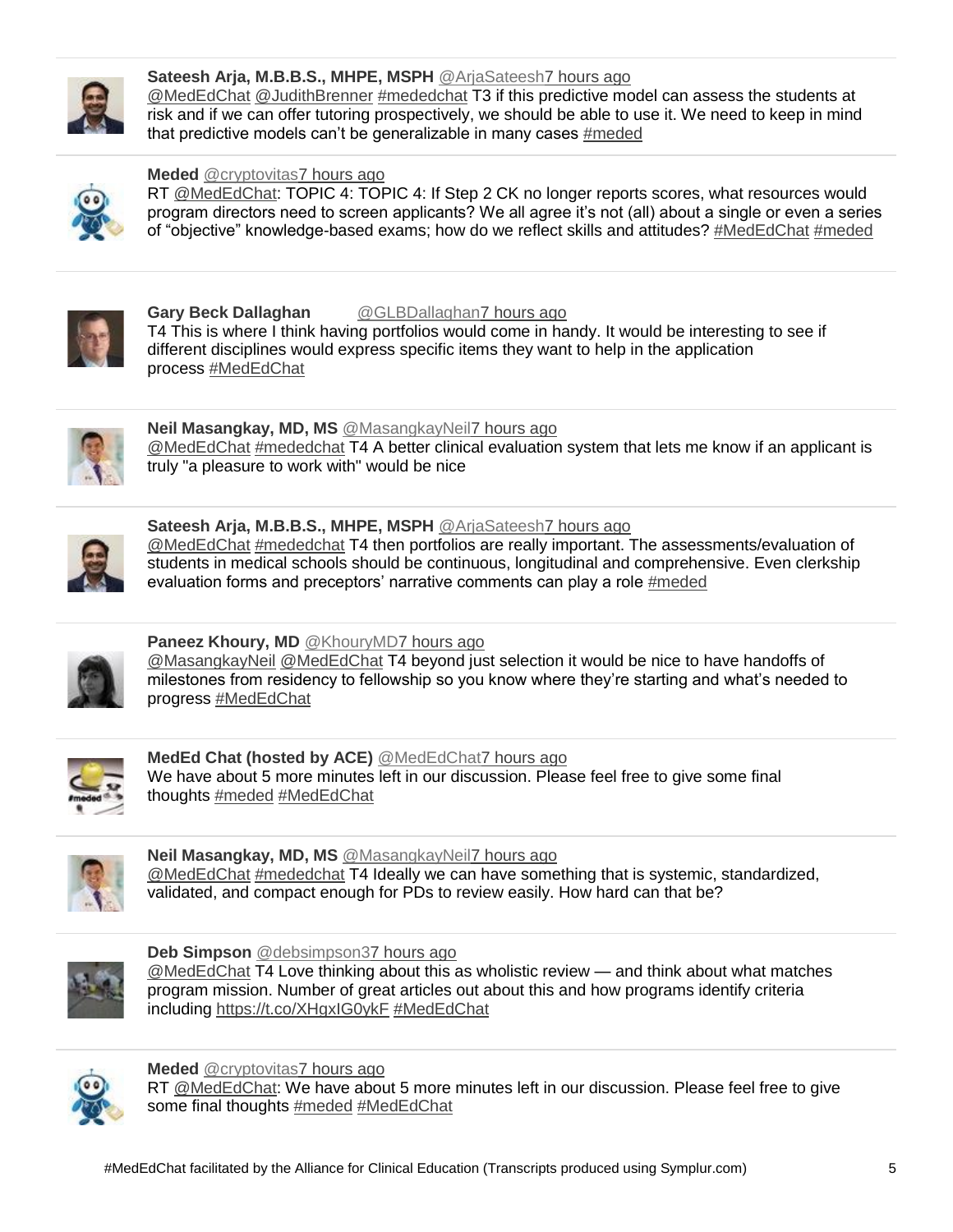

**MedEd Chat (hosted by ACE)** [@MedEdChat7 hours ago](https://twitter.com/intent/user?screen_name=MedEdChat) That's a wrap...I will post the [#MedEdChat](https://www.symplur.com/healthcare-hashtags/MedEdChat/) transcript tomorrow morning on <https://t.co/mJivoKroXx.> Thanks everyone for participating! [#meded](https://www.symplur.com/healthcare-hashtags/meded/)



**Deb Simpson** [@debsimpson37 hours ago](https://twitter.com/intent/user?screen_name=debsimpson3)

[@MedEdChat](http://www.twitter.com/intent/user?screen_name=MedEdChat) However one approaches this - should be w criteria that are bey > "scores" & demostrate w evidence other traits that make a great physician! [#Teamwork](https://twitter.com/hashtag/Teamwork/) [#Compassion,](https://twitter.com/hashtag/Compassion/), ability to make complex and difficult decisions, service to underserved, etc. [#lifelonglearning](https://twitter.com/hashtag/lifelonglearning/) key [#mededchat](https://www.symplur.com/healthcare-hashtags/mededchat/)



**MedEd Chat (hosted by ACE)** [@MedEdChat7 hours ago](https://twitter.com/intent/user?screen_name=MedEdChat) This is our final [#MedEdChat](https://www.symplur.com/healthcare-hashtags/MedEdChat/) for the spring. We will be off until August with more topics! Please feel free to DM me if you have ideas for a chat topic! Have a safe and happy summer!



**Deb Simpson** [@debsimpson37 hours ago](https://twitter.com/intent/user?screen_name=debsimpson3)

[@KhouryMD](http://www.twitter.com/intent/user?screen_name=KhouryMD) [@MasangkayNeil](http://www.twitter.com/intent/user?screen_name=MasangkayNeil) [@MedEdChat](http://www.twitter.com/intent/user?screen_name=MedEdChat) T4 [@KhouryMD](http://www.twitter.com/intent/user?screen_name=KhouryMD) — and why it handoffs that are competency based that are from student to residency? It is a continuum after all.. Let's make it happen. [#MedEdChat](https://www.symplur.com/healthcare-hashtags/MedEdChat/)



**Dr Shadi Alqroon** [@DAlqroon3 hours ago](https://twitter.com/intent/user?screen_name=DAlqroon)

RT [@MedEdChat:](http://www.twitter.com/intent/user?screen_name=MedEdChat) TOPIC 1: TOPIC 1: With [#USMLE](https://www.symplur.com/healthcare-hashtags/USMLE/) Step 1 now pass-fail, what metrics do program directors deem important in applications? Can CDs actually measure those metrics objectively and equitably? [#MedEdChat](https://www.symplur.com/healthcare-hashtags/MedEdChat/) [#meded](https://www.symplur.com/healthcare-hashtags/meded/) [#medstudents](https://www.symplur.com/healthcare-hashtags/medstudents/)

**Christopher Colbert, DO, FACOEP, FACEP, FAAEM** [@DrChrisER2 hours ago](https://twitter.com/intent/user?screen_name=DrChrisER) Inspired by [@AcuntoBrian](http://www.twitter.com/intent/user?screen_name=AcuntoBrian) I discussed TX of Dementia/delirium in my traditional virtual suit



[@UICBrownCoat](http://www.twitter.com/intent/user?screen_name=UICBrownCoat) ..go [@chicagobulls](http://www.twitter.com/intent/user?screen_name=chicagobulls) ! ( Next year

) [#MedTwitter](https://www.symplur.com/healthcare-hashtags/MedTwitter/) [#teachingthursday](https://twitter.com/hashtag/teachingthursday/) [#embound](https://twitter.com/hashtag/embound/) [#chicagodoc](https://twitter.com/hashtag/chicagodoc/) [#funlearning](https://twitter.com/hashtag/funlearning/) [#MedEd](https://www.symplur.com/healthcare-hashtags/MedEd/) [#MedEdChat](https://www.symplur.com/healthcare-hashtags/MedEdChat/) [https://t](https://t.co/Aw8Tci3Pkq) [.co/Aw8Tci3Pkq](https://t.co/Aw8Tci3Pkq)



**Meded** [@cryptovitas2 hours ago](https://twitter.com/intent/user?screen_name=cryptovitas) RT [@DrChrisER:](http://www.twitter.com/intent/user?screen_name=DrChrisER) Inspired by [@AcuntoBrian](http://www.twitter.com/intent/user?screen_name=AcuntoBrian) I discussed TX of Dementia/delirium in my traditional

virtual suit [@UICBrownCoat](http://www.twitter.com/intent/user?screen_name=UICBrownCoat) ..go [@chicagobulls](http://www.twitter.com/intent/user?screen_name=chicagobulls) ! ( Next year ) [#MedTwitter](https://www.symplur.com/healthcare-hashtags/MedTwitter/) [#teachingthursday](https://twitter.com/hashtag/teachingthursday/) [#embound](https://twitter.com/hashtag/embound/) [#chicagodoc](https://twitter.com/hashtag/chicagodoc/) [#funlearning](https://twitter.com/hashtag/funlearning/) [#MedEd](https://www.symplur.com/healthcare-hashtags/MedEd/) [#MedEdChat](https://www.symplur.com/healthcare-hashtags/MedEdChat/) [https://t](https://t.co/Aw8Tci3Pkq) [.co/Aw8Tci3Pkq](https://t.co/Aw8Tci3Pkq)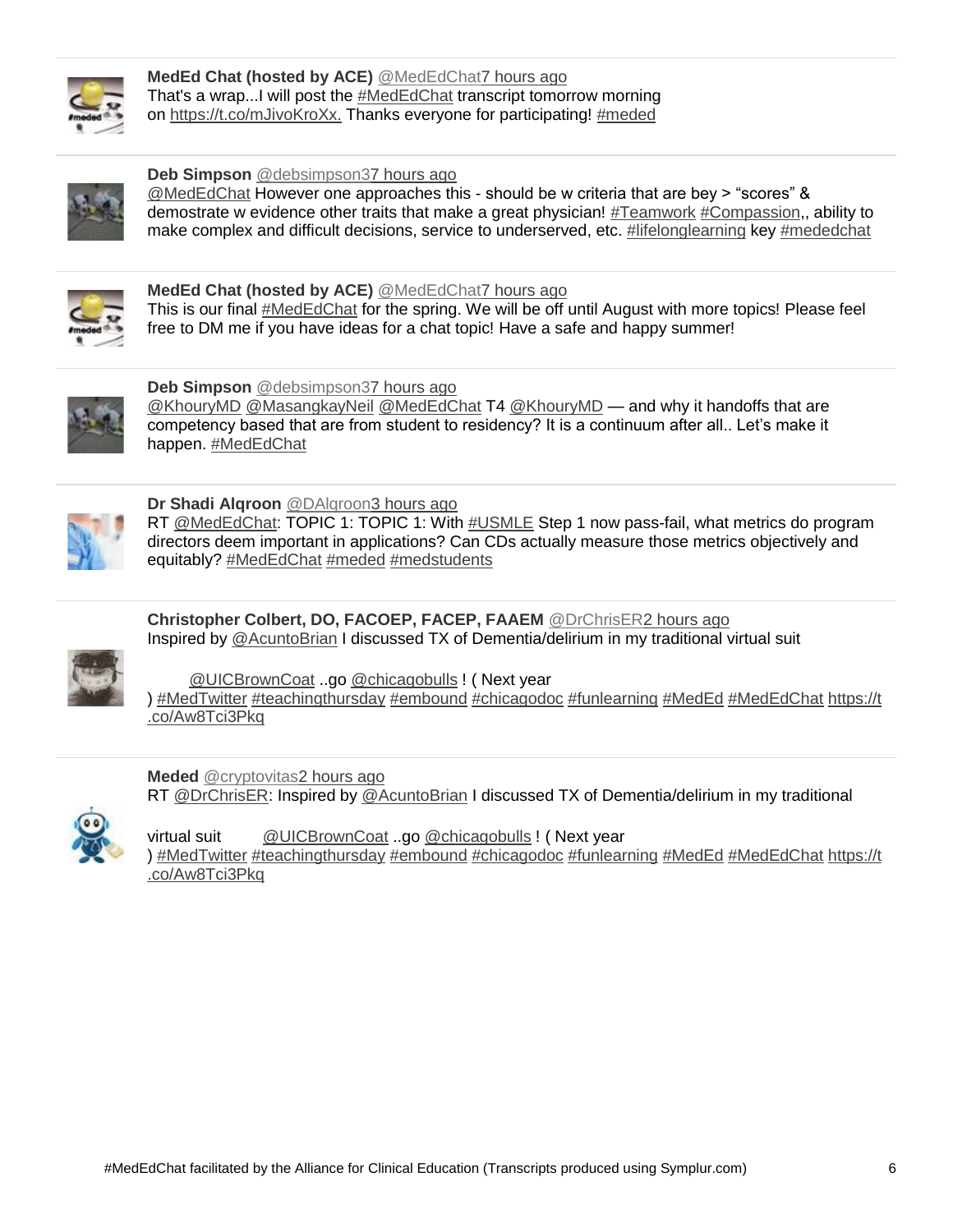# The #MedEdChat Influencers

Top 10 Influential



[@MedEdChat](https://twitter.com/intent/user?screen_name=MedEdChat) 100



[@MasangkayNeil](https://twitter.com/intent/user?screen_name=MasangkayNeil) 88



[@ArjaSateesh](https://twitter.com/intent/user?screen_name=ArjaSateesh) 66



[@GLBDallaghan](https://twitter.com/intent/user?screen_name=GLBDallaghan) 49



[@Alliance4ClinEd](https://twitter.com/intent/user?screen_name=Alliance4ClinEd) 35



[@Top\\_Gundersen](https://twitter.com/intent/user?screen_name=Top_Gundersen) 24



[@KhouryMD](https://twitter.com/intent/user?screen_name=KhouryMD) 19





[@debsimpson3](https://twitter.com/intent/user?screen_name=debsimpson3) 7



[@Aberry\\_Med](https://twitter.com/intent/user?screen_name=Aberry_Med) 6

## Prolific Tweeters



[@MedEdChat](https://twitter.com/intent/user?screen_name=MedEdChat) 10



[@ArjaSateesh](https://twitter.com/intent/user?screen_name=ArjaSateesh) 9



[@MasangkayNeil](https://twitter.com/intent/user?screen_name=MasangkayNeil) 7



[@GLBDallaghan](https://twitter.com/intent/user?screen_name=GLBDallaghan) 7



[@cryptovitas](https://twitter.com/intent/user?screen_name=cryptovitas) 5



[@Aberry\\_Med](https://twitter.com/intent/user?screen_name=Aberry_Med) 3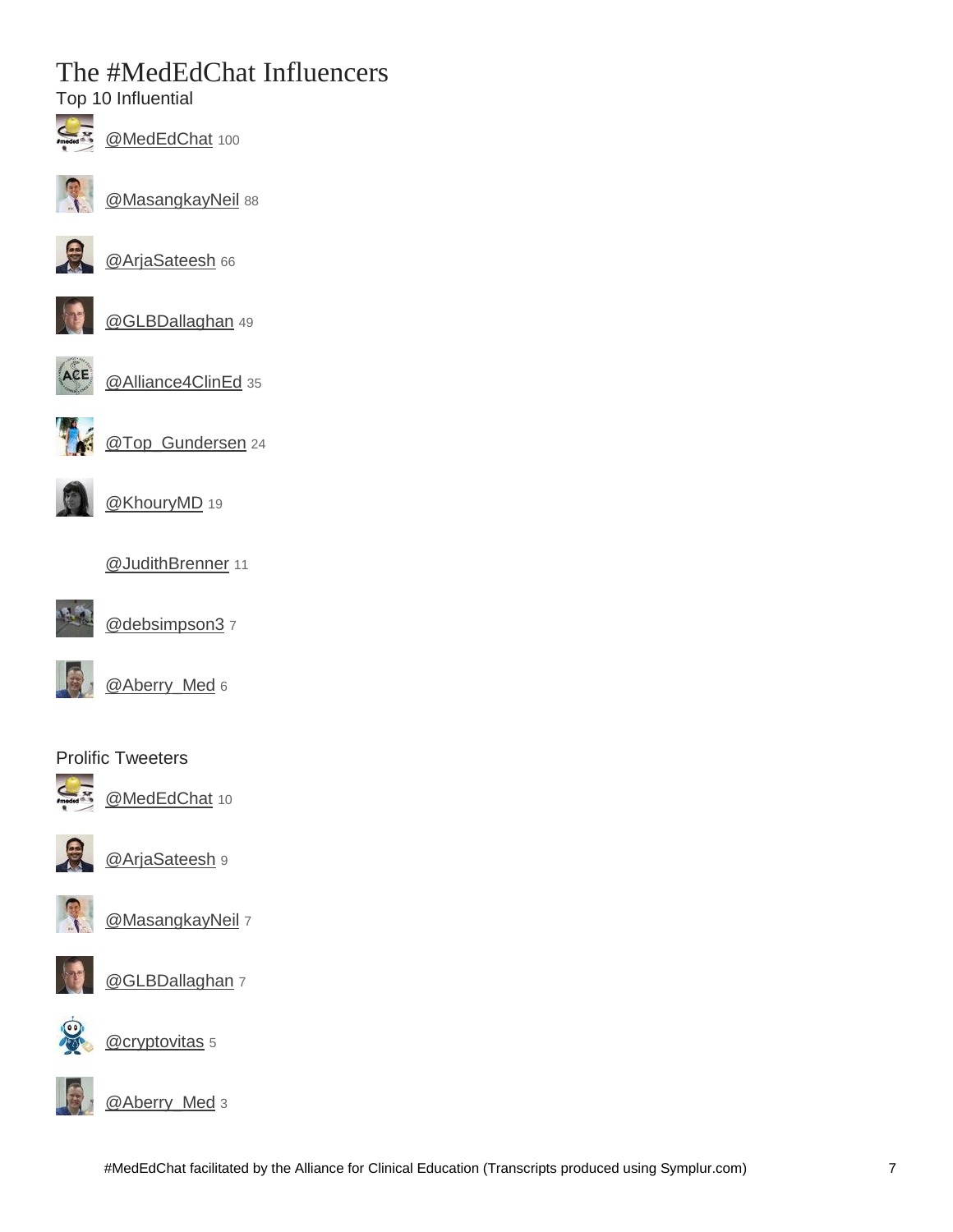

[@debsimpson3](https://twitter.com/intent/user?screen_name=debsimpson3) 3



[@Alliance4ClinEd](https://twitter.com/intent/user?screen_name=Alliance4ClinEd) 3



[@Top\\_Gundersen](https://twitter.com/intent/user?screen_name=Top_Gundersen) 2



[@DrChrisER](https://twitter.com/intent/user?screen_name=DrChrisER) 1

## Highest Impressions



[@MedEdChat](https://twitter.com/intent/user?screen_name=MedEdChat) 95.0K



[@GLBDallaghan](https://twitter.com/intent/user?screen_name=GLBDallaghan) 13.0K



[@Top\\_Gundersen](https://twitter.com/intent/user?screen_name=Top_Gundersen) 7.4K



[@cryptovitas](https://twitter.com/intent/user?screen_name=cryptovitas) 5.4K



[@debsimpson3](https://twitter.com/intent/user?screen_name=debsimpson3) 3.2K



[@Alliance4ClinEd](https://twitter.com/intent/user?screen_name=Alliance4ClinEd) 2.4K



[@KhouryMD](https://twitter.com/intent/user?screen_name=KhouryMD) 2.0K



[@ArjaSateesh](https://twitter.com/intent/user?screen_name=ArjaSateesh) 1.7K



[@MasangkayNeil](https://twitter.com/intent/user?screen_name=MasangkayNeil) 1.2K



[@Aberry\\_Med](https://twitter.com/intent/user?screen_name=Aberry_Med) 729.0